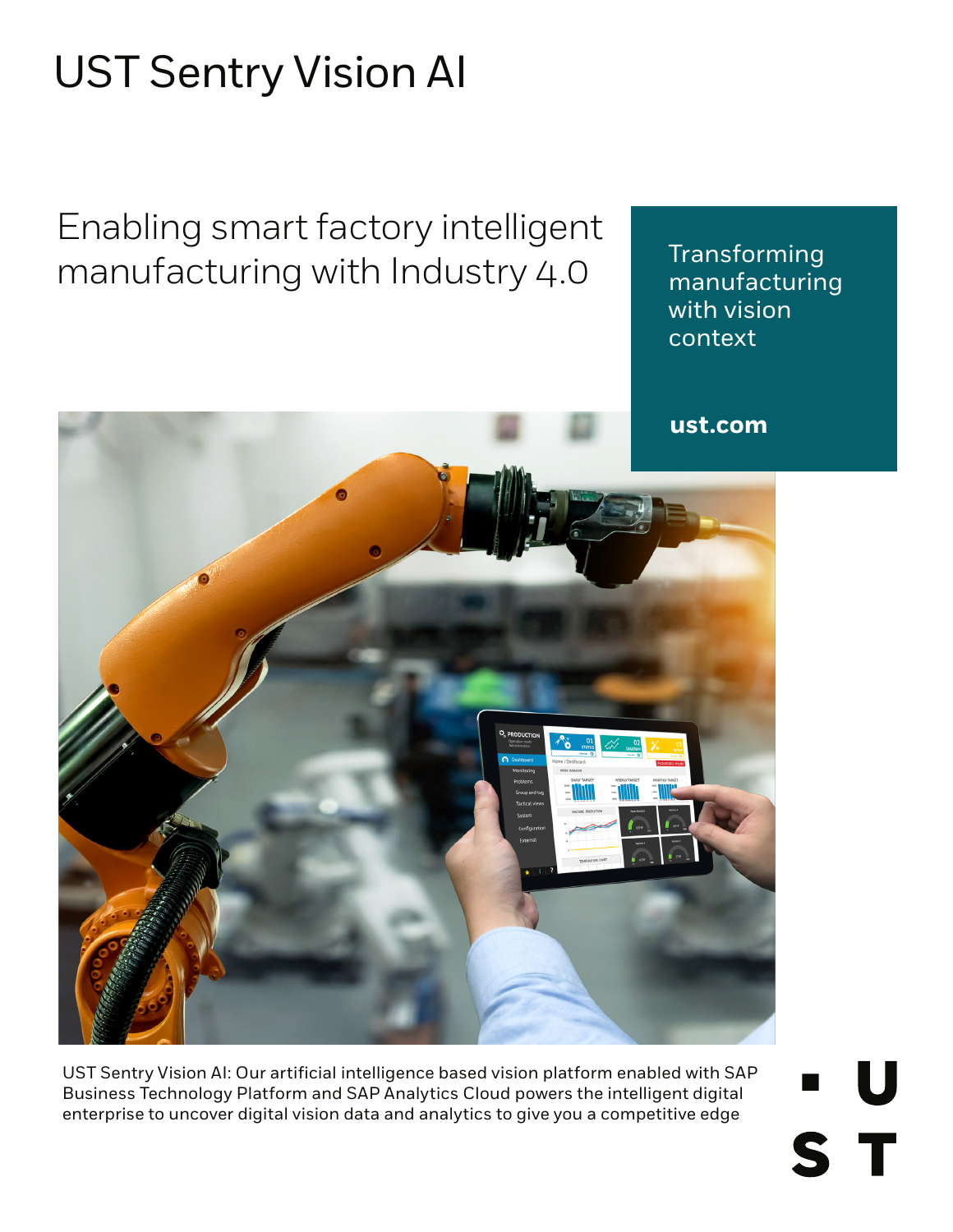# **Key functions**

- Build contextual, analytical and reinforcement capabilities embedded into day-day factory shop floor operations
- Accentuate production quality and throughput with vision tracking for anomaly detections and material usage
- Improve and monitor overall equipment effectiveness and performance with vision-enabled continuous monitoring and real-time event detection
- Build predictable patterns that help reduce operational wastage and prevent production delays or equipment breakdowns
- Enhance security and attain new levels of safety and compliance of physical assets, including facilities, equipment, and staff









| Occupational<br>health & safety                                                                           | Savings                                                                                                                  | Compliance                                                                                                                 | Productivity                                                                                    | Production inventory                                                                                                                                                           |
|-----------------------------------------------------------------------------------------------------------|--------------------------------------------------------------------------------------------------------------------------|----------------------------------------------------------------------------------------------------------------------------|-------------------------------------------------------------------------------------------------|--------------------------------------------------------------------------------------------------------------------------------------------------------------------------------|
| • Assault and risk<br>tracking<br>• Mishandling of<br>materials and<br>tools tracking<br>• Machine misuse | • Pilfering and theft<br>tracking<br>• Machine utilization<br>tracking<br>• Consumable usages<br>and wastage<br>tracking | $\cdot$ Ensure 100%<br>process<br>compliance<br>• Hazardous material<br>storage tracking<br>• Shop floor waste<br>tracking | • Assembly line<br>anomalies<br>• Operator<br>efficiency<br>• Tracking actions<br>on shop floor | • Production inventory<br>Tracking materials (full vs<br>empty vs damaged)<br>• Inventory quality for<br>production use<br>• Inventory availability for<br>manufacturing needs |

## **UST Sentry + SAP use cases**

## **Automated production yield reporting with UST Sentry and SAP**

- Vision AI can be used on the factory floor to measure yield, capture quality, and communicate complete production confirmations to SAP
- Vision AI can be used to track the production cell and capture the input batch and output batch, enabling tracking and tracing of the product on the production floor
- Enables faster and more accurate yield reporting, real-time

## **Quality reporting in SAP with UST Sentry**

- Vision AI can be used to identify visual quality issues in products
- Quality notifications in SAP can be updated with the type of defect and quantity of defective products
- Real-time reporting of defects and quantity, eliminating manual intervention
- Reduce reliance on trained eyes to detect defects, providing flexibility to the operations team to use a low-skilled workforce

## **Smart picking in SAP with UST Sentry**

- Vision AI is used to identify the part and send it back to SAP for confirmation of picking
- AI-based identification of parts is possible where no bar code is available to scan
- Enables fast and quick pick confirmation regardless of workforce experience
- Reduce picking errors to enable faster delivery processing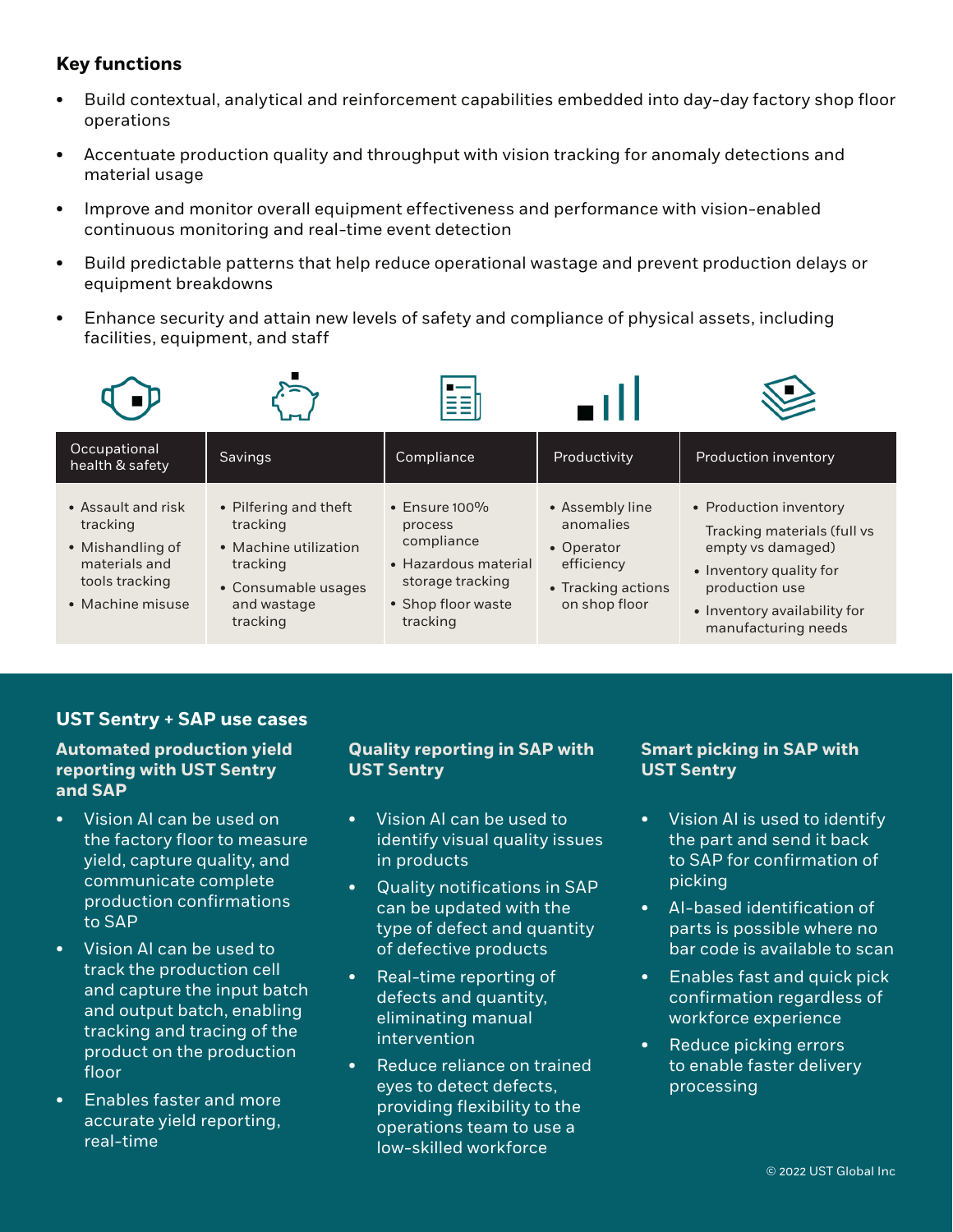## **High level architecture: UST Sentry + SAP**





## **Value proposition**



#### **AI/ML**

Machine learningbased prediction of key manufacturing attributes



## **Productivity**

Boost productivity and cost savings by proactively monitoring machine performance to prevent delays

#### **Quality & compliance**

Maximize throughput with real-time, vision-enabled detection of quality conformity



#### **Ready now**

Cutting edge technology built from IP already developed and deployed by UST



#### **Streaming analytics**

Blends data streams of factory and warehouse operations with multiple event sources like Computer Vision, IoT, ERP, and MES



#### **Foundational & market-leading**

Infrastructure for broad range of IoT and Computer apps. Co-developed with top enterprise platforms from **SAP** 

## **ENGAGE WITH US**

Take the next step on taking out costs from your factory operations. Contact our team today. © 2022 UST Global Inc